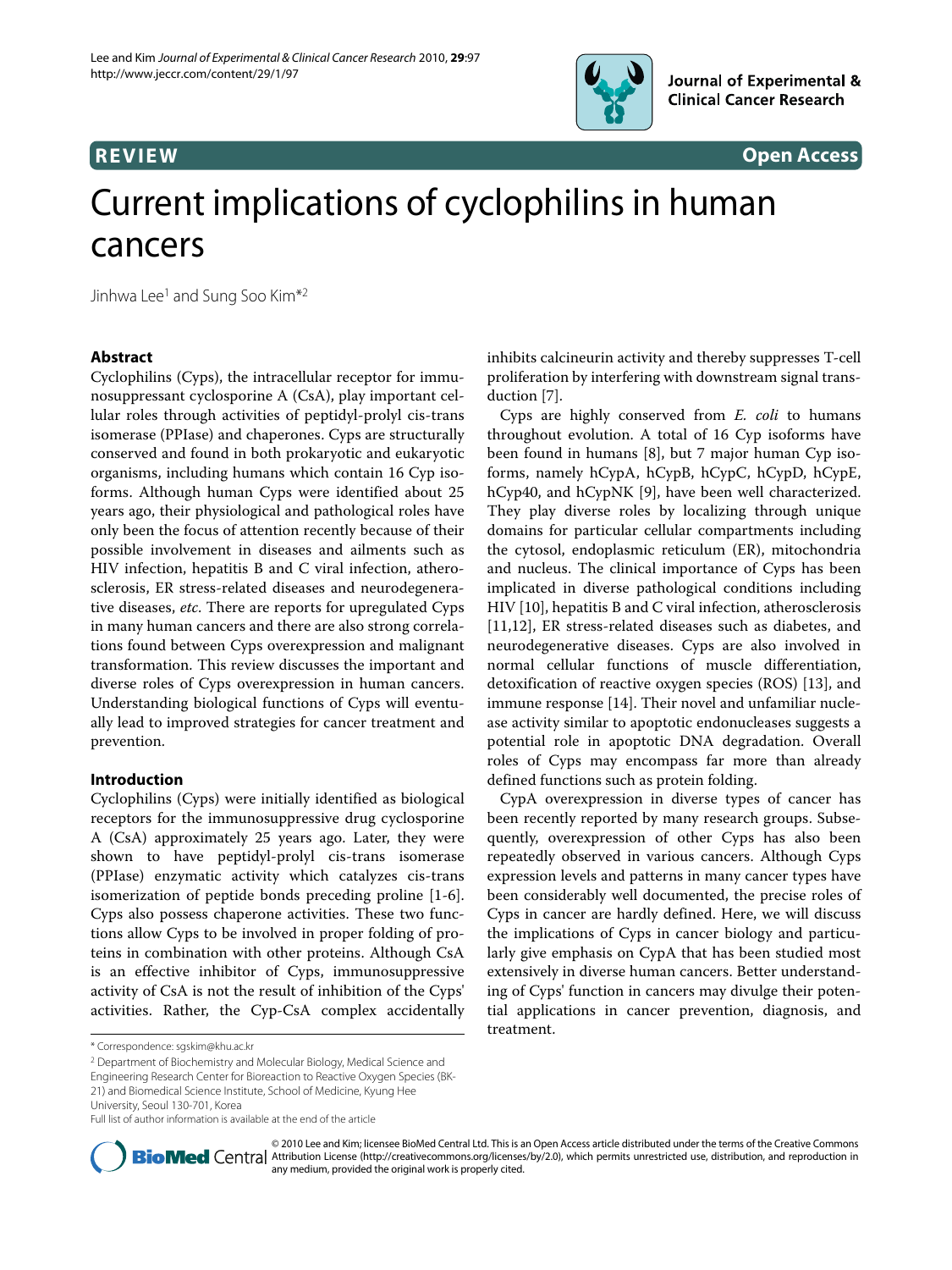# **Regulation of Cyclophilin A gene expression in human cancers**

After the initial finding of upregulation of CypA in hepatocellular carcinoma [\[15](#page-4-10)[,16](#page-4-11)], CypA has been reported to be overexpressed in small cell lung cancer [[17](#page-4-12)[-20\]](#page-4-13), pancreatic cancer [[21](#page-4-14)-[25\]](#page-4-15), breast cancer [[26,](#page-4-16)[27\]](#page-4-17), colorectal cancer [[28](#page-4-18)[-30\]](#page-4-19), squamous cell carcinoma [\[31](#page-4-20)[,32](#page-4-21)], melanoma [[33](#page-4-22)], and glioblastoma multiforme [[34](#page-4-23)]. In addition to CypA's automatic malregulation in diverse cancers, CypA can be influenced in its expression by chemotherapeutic agents. Independent research groups demonstrated that treatment with chemotherapeutic agents, 5 aza-2-deoxycytidine (DAC), celecoxib, and 5-fluorouracil  $(5-FU)$ , lowers CypA expression  $[21,29]$  $[21,29]$  and  $[30]$  $[30]$ . On the contrary, our group found that cisplatin causes CypA overexpression and induces resistance to diverse chemotherapeutic agents including cisplatin (unpublished data). Upregulation of CypA in cancer is not so unusual; yet the exact mechanisms of transcriptional alteration of CypA in cancer are still elusive.

Initially, CypA gene together with those of glyceraldehyde 3-phosphate dehydrogenase, rRNA and beta-actin was considered one of the constitutively expressed housekeeping genes which do not respond to external stimuli. Considering the chaperone activity of CypA protein, it is not surprising to find up-regulation of CypA gene in response to stresses that can cause protein damage or denaturation [[35\]](#page-5-0). Since molecular regulatory mechanisms of CypA expression are poorly understood, it needs to be further studied whether the CypA up-regulaion in cancer is controlled by the same regulatory mechanisms of stress induction.

If up-regulation of CypA in cancers is linked to p53 and HIF-1α, most well-characterized cancer-related transcriptional regulatory factors, has been sought by several groups. Choi et al. demonstrated that HIF-1 $\alpha$  can upregulate CypA by HIF-1 $\alpha$  binding to hypoxia response elements (HRE) in the CypA promoter region under hypoxic conditions [\[36\]](#page-5-1). Similarly, Gu et al. first showed that CypA is up-regulated during p53-induced apoptosis using quantitative proteomic profiling [\[37](#page-5-2)[,38](#page-5-3)]. They also proposed that transcription of CypA might be induced by activated p53. While no direct evidence has been reported that p53 is activated or stabilized by CypA, it is interesting to note that PIN 1, another type of PPIases, stabilizes p53 through affinity binding of PIN 1 to the p53's proline rich domain (PRD) [\[39](#page-5-4)]. Our group recently discovered binding activity of CypA to p53 which leads to stabilization of p53 (unpublished data).

# **Clinical implications of the overexpressed Cyclophilin A in cancers**

Upregulation of CypA in many cancer types dictates an advantage of CypA overexpression toward cancer devel-

opment. While the exact roles of CypA in cancer cells are yet to be defined, understanding the precise function of CypA during tumor development will be critical to assess its potential as a target for therapeutic intervention.

Positive growth effect by excessive CypA on cancer cells was first reported by Howard et al. They showed that overexpression of CypA in small cell lung cancer stimulates cancer cell growth, and knockdown of CypA slows cancer cell growth, independent of its effects on angiogenesis [\[17](#page-4-12),[18](#page-4-25)]. Other roles of CypA have also been proposed. Qi et al. suggested that CypA is upregulated during malignant tansformation of esophageal squamous cells [[32\]](#page-4-21). CypA abundance is more than 5 fold, compared to non-malignant immortalized control cell lines [\[40](#page-5-5)]. There also exist reports that CypA may regulate metastasis [\[32](#page-4-21),[33](#page-4-22)].

During development of solid tumors, ROS are continuously generated in tumor's central hypoxic region. Hong et al. suggested that CypA has antioxidant effects through its PPIase activity [\[13\]](#page-4-8). It is consistent with the finding that CypA overexpression promotes cancer cell proliferation and blocks apoptosis induced by hypoxia [\[36](#page-5-1)]. Choi et al. showed that overexpression of CypA in cancer cells renders resistance to hypoxia- and cisplatin-induced cell death in a p53 independent manner [\[36](#page-5-1)].

There are several reports suggesting that inhibition of PPIase activity of CypA may generate potential chemotherapeutic effects. Yurchenko et al. has reported that cell surface expression of CD147, tumor cell-derived collagenase stimulatory factor, is regulated by CypA [\[41](#page-5-6)[,42](#page-5-7)]. Overexpressed CypA interacts with the proline-containing peptide in CD147's transmembrane domain and stimulates human pancreatic cancer cell proliferation [\[43](#page-5-8)]. Zheng et al. also demonstrated in breast cancer cells that prolactin needs to bind CypA for cancer progression and tumor metastasis [\[44](#page-5-9)]. Han et al. showed that CsA and sanglifehrin A (SfA), two CypA inhibitors, increase chemotherapeutic effect of cisplatin in glioblastoma multiforme [\[34\]](#page-4-23). Overexpression and known functional roles of CypA in various cancer types are summarized in Table 1.

# **Other cyclophilins and cancers**

Other Cyps including CypB, CypC, CypD and Cyp40 might also play important roles in carcinogenesis. Kim et al. reported that CypB protects cells against ER stressinduced cell death at least partly through blocking the Ca2+ leakage from ER to cytosol [[45\]](#page-5-10). Overexpression of CypB is associated with tumor progression through regulation of hormone receptor expression and gene products involved in cell proliferation and motility [[46\]](#page-5-11). Interestingly, CypB possesses two antigenic epitopes (CypB (82- 92) and CypB (91-99)) recognized by HLA-A24 restricted and tumor-specific cytotoxic T lymphocytes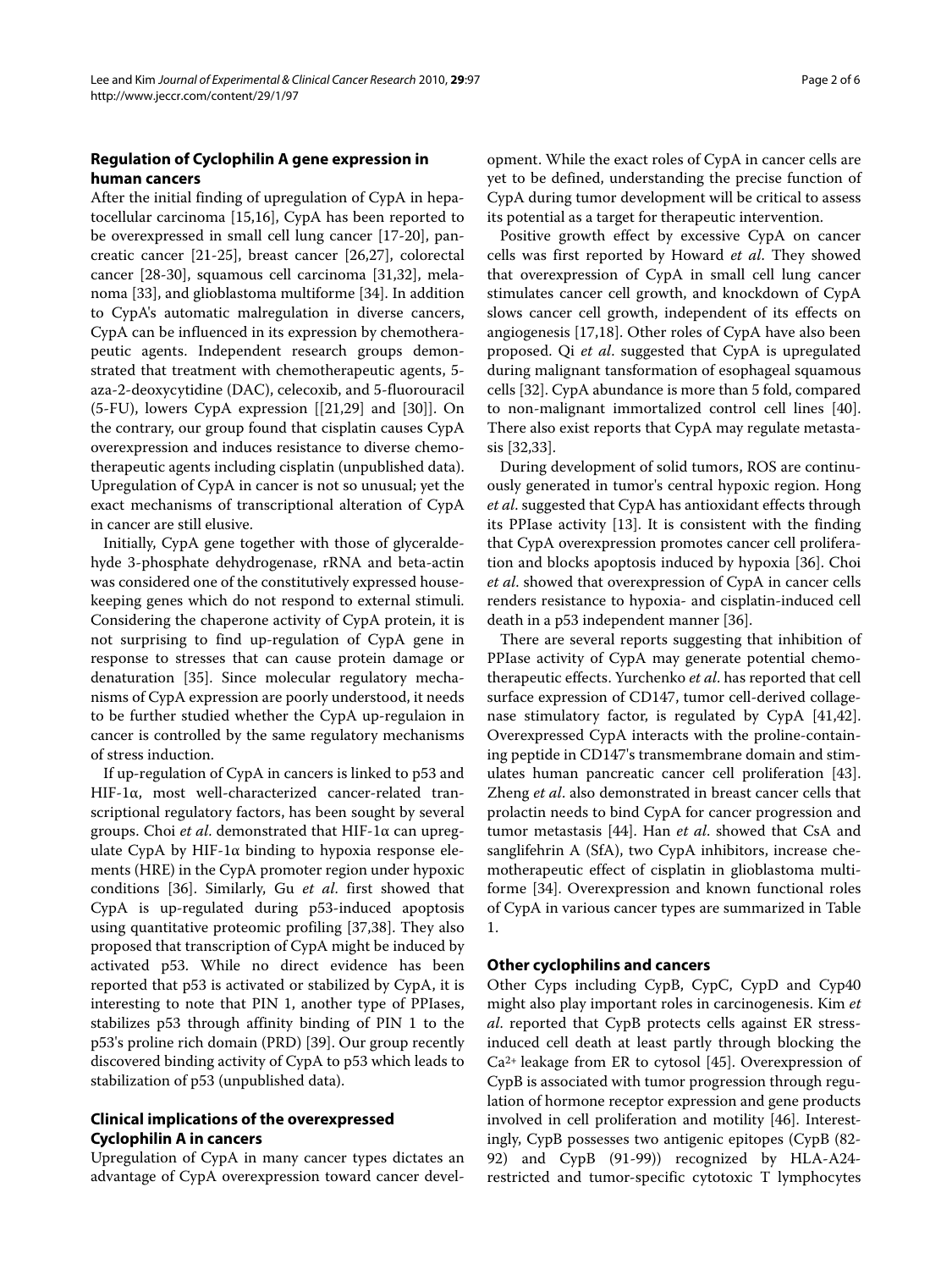# **Table 1: Cyclophilin A in human cancers**

| <b>Cancer type</b>          | <b>Functions and implications of CypA in cancers</b>                                                                                      | <b>Contributers</b>                        |
|-----------------------------|-------------------------------------------------------------------------------------------------------------------------------------------|--------------------------------------------|
| Lung cancer                 | The first identification of CypA overexpression in lung cancer                                                                            | Campa et al., Cancer Res. (2003)           |
|                             | Potential role of CypA in early neoplastic transformation and<br>as a biomarker                                                           | Howard et al., Lung Cancer (2004)          |
|                             | Regulation of cancer growth, angiogenesisa and apoptosis<br>through CypA knockdown and overexpression                                     | Howard et al., Cancer Res. (2005)          |
|                             | Role of exogenous CypA in increased H446 cell growth<br>through ERK1/2 pathway activation                                                 | <b>Yang et al., BBRC (2007)</b>            |
| <b>Pancreatic cancer</b>    | Identification of CypA as a decreased factor by 5-aza-2-<br>deoxycytidine                                                                 | Cecconi et al., Eletrophoresis (2003)      |
|                             | Involvement of increased CypA in pancreatic carcinogenesis                                                                                | <b>Shen et al., Cancer Res. (2004)</b>     |
|                             | Effect on the gene expression of several key molecules<br>including NRPs, VEGF, and VEGFRs                                                | <b>Li et al., Am J Surg (2005)</b>         |
|                             | Stimulation of cancer cell proliferation by increased CypA<br>through CD 147 signaling                                                    | Li et al., Cancer Res (2006)               |
|                             | Association of increased CypA with tumor invasion,<br>metastasis, and resistance to therapy                                               | <b>Mikuriya et al., Int J Oncol (2007)</b> |
| Hepatocellular<br>carcinoma | Regulation of cancer cell proliferation and increase of<br>hepatocarcinoma formation by interaction of increased<br>CypA with calcineurin | Corton et al., Cancer Let (1998)           |
|                             | Identification as a useful HCC marker in tumor tissues                                                                                    | <b>Lim et al., BBRC (2002)</b>             |
| <b>Breast cancer</b>        | Assessment of CypA down-regulation through proteomics in<br>melphalan-resistant and -susceptible MCF-7 cell lines                         | Hathout et al., J proteomic Res (2002)     |
|                             | Role of CypA in cancer cell progression and regulation of<br>JAK2                                                                         | <b>Zheng et al., Cancer Res (2008)</b>     |
| <b>Colorectal Cancer</b>    | Identification of association of CypA with tumor<br>development and tumor progression through protein<br>profiling                        | Melle et al., Int J Mol Med (2005)         |
|                             | Role of CypA in COX-2-independent chemopreventive effect<br>by celecoxib                                                                  | <b>Lou et al.,</b> Cancer Epidemiol (2006) |
|                             | Upregualtion of CypA among5-fluorouracil (5-FU) response<br>proteins for CRC chemotherapy                                                 | <b>Wong et al., Oncol Rep (2008)</b>       |
| Squamous cell carcinoma     | Involvement in oncogenesis in SCC                                                                                                         | <b>Chen et al., Proteomics (2004)</b>      |
|                             | Possible role as a malignant transformation-related protein<br>in ESCC                                                                    | Qi et al., J Cell Biochem (2008)           |
| <b>Melanoma</b>             | High level expression in primary and metastatic melanoma                                                                                  | Al-Ghoul et al., J Proteome Res (2008)     |
| <b>Prostate cancer</b>      | Preventing hypoxia- and cisplatin-induced apoptosis                                                                                       | <b>Choi et al., Cancer res (2007)</b>      |
| Glioblastoma multiforme     | Increasing expression of CypA in human glioblastoma<br>multiforme                                                                         | Han et al., Oncol Rep (2010)               |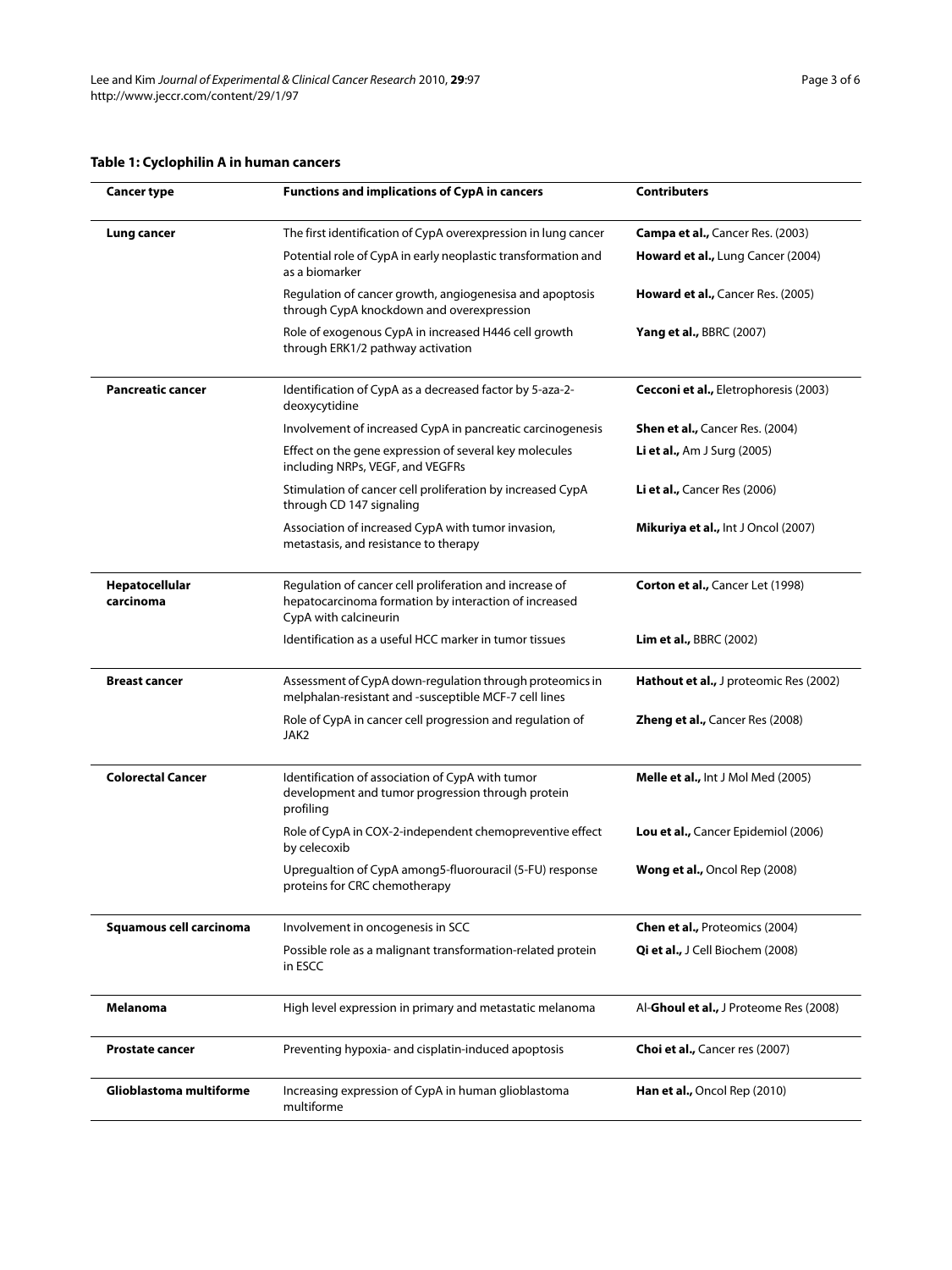that are suggested to be used for vaccines against cancers [[47\]](#page-5-12).

CypC is another Cyp family member that is primarily located in ER, but its role remains to be determined. CypC can form a complex with the COOH-terminal fragment of osteopontin. This complex binds to CD147 to activate Akt1/2 and MMP-2 in 4T07 murine breast cancer cells. This CyC- osteopontin complex regulates in vitro migration and invasion properties of 4T1 and 4T07 breast cancer cells [\[48](#page-5-13)].

CypD is an important component of the mitochondrial permeability transition pore, another components of which are the voltage-dependent outer membrane anion channel, adenine nucleotide translocator [\[49](#page-5-14)[,50](#page-5-15)], and hexokinase. PPIase activity of CypD may be necessary for binding of CypD to the MPTP complex [[51\]](#page-5-16). Although function of CypD in mitochondria is controversial, overexpression of CypD attenuates sensitivity of HEK 293 and rat glioma C6 cells to apoptotic stimuli, with protective effects of CypD requiring PPIase activity [[52](#page-5-17)]. Consistently, several reports have shown that CypD is overexpressed and has an anti-apoptotic effect in various tumors via a Bcl 2 collaborator and an inhibitor of cytochrome c release from mitochondria [\[53](#page-5-18)]. This protective effect is independent of the MPTP [\[53](#page-5-18)].

Cyp40 mRNA has also been reported to increase in many breast cancer cell lines including MCF-7 [\[54](#page-5-19)]. Additionally, Cyp40 mRNA also increases in response to high temperature stress in MCF-7 cells [\[55\]](#page-5-20). Up-regulation of Cyp40 is reported to be correlated with oxidative stress in MCF-7 cells and prostate cancer cell lines. Genetic analysis of breast cancers shows 30% allelic loss of Cyp40 from patients heterozygous for Cyp40 [\[56](#page-5-21)]. Overexpression and potential roles for other Cyps in various cancer types are summarized in Table [2](#page-3-0).

# **Summary**

Cyps regulate protein folding through PPIase enzymatic and chaperone activities in specific locales of the cells to ensure correct conformation and to counterbalance conformational variations under diverse stress conditions. In addition to PPIase and chaperone activities, each isoform of Cyps has other specific intracellular and extracellular roles. Although roles of Cyps have recently been explored in more details, many physiological and pathological aspects of Cyps' biology still remain unclear.

CypA among the Cyps was first reported to be upregulated in tumors, including small cell lung cancer, pancreatic cancer, breast cancer, colorectal cancer, squamous cell carcinoma, glioblastoma multiforme, and melanoma. This wide spectrum of cancers harboring excess CypA denotes an important role of CypA in tumor development. The possible roles of CypA in cancers might involve increased cell proliferation, blockage of apoptosis, malignant transformation, angiogenesis, metastasis, and resistance to chemotherapeutic agents. Transcriptional upregulation of CypA mediated by p53 and HIF-1α during tumor development would magnify the cancer-prone effect of CypA.

Some groups have proposed CypA as a cancer biomarker for certain cancer subtypes because expression levels nicely correlate with tumor progression. Although less informed at now, other Cyps are also known to be overexpressed and proposed to be involved in various cancers.

CsA and SfA induce apoptosis in various cancer cells via inhibition of PPIase activity of Cyps, and have been tested for clinical applications in diverse cancer types [[34\]](#page-4-23). However, CsA and Sfa can hardly be applied to cancer patients because of immunosuppressive effects. The detailed understanding on the molecular mechanisms by

| <b>Cancer type</b>                         | <b>Isoforms</b> | <b>Implications in cancers</b>                                                                           | <b>Contributers</b>                       |
|--------------------------------------------|-----------------|----------------------------------------------------------------------------------------------------------|-------------------------------------------|
| <b>Breast cancer</b>                       | CypB            | A transcription inducer                                                                                  | <b>Fang et al., Am J Pathol. (2009).</b>  |
| <b>Breast cancer</b>                       | Cyp40           | Having important functional implications for<br>ER alpha and other steroid receptors in breast<br>cancer | <b>Eliseev etal., J Biol Chem. (2009)</b> |
|                                            |                 | Increasing in response to high temperature<br>stress                                                     | <b>Machida etal., J Biol Chem. (2006)</b> |
| <b>Breast cancer</b>                       | CypC            | Binding to osteopontin via CD147 and increase<br>in migration and invasion                               | <b>Mi Z et al., Cancer Res. (2007)</b>    |
| Tumors of the breast, ovary,<br>and uterus | CypD            | Inhibition of PT-pore                                                                                    | <b>Marzo et al., Cancer Res. (2007)</b>   |
|                                            |                 | Interacton with Bcl2                                                                                     | <b>Eliseev etal., J Biol Chem. (2009)</b> |

### <span id="page-3-0"></span>**Table 2: Other cyclophilins in human cancers**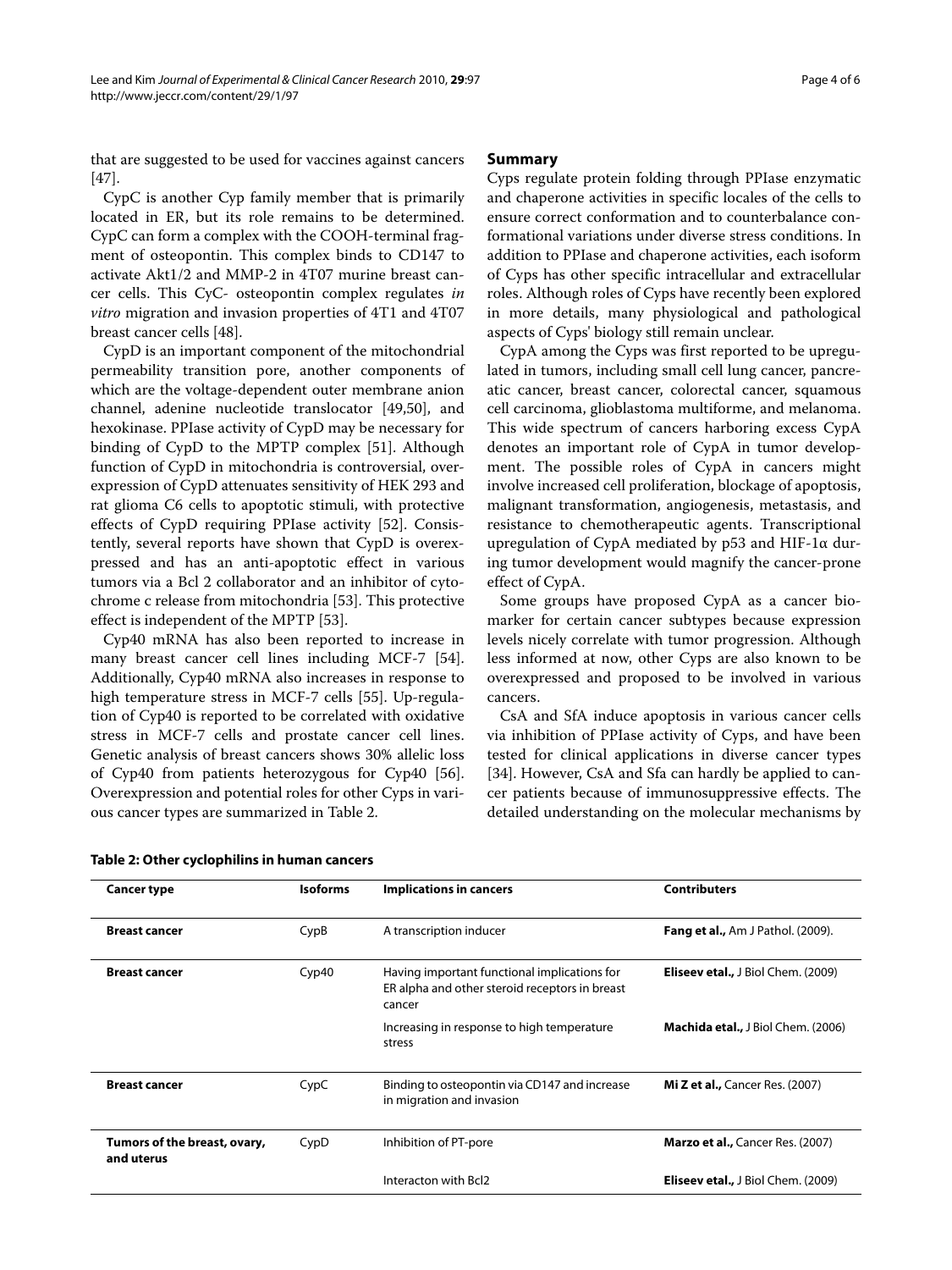#### **Competing interests**

tics.

The authors declare that they have no competing interests.

#### **Authors' contributions**

JL and SSK read and approve the final manuscript.

#### **Acknowledgements**

This work was supported by grants from the Korean Government (MEST, No.20090091346).

#### **Author Details**

1Department of Biomedical Laboratory Science, Dongseo University, Busan 617-716, Korea and 2Department of Biochemistry and Molecular Biology, Medical Science and Engineering Research Center for Bioreaction to Reactive Oxygen Species (BK-21) and Biomedical Science Institute, School of Medicine, Kyung Hee University, Seoul 130-701, Korea

#### Received: 27 April 2010 Accepted: 19 July 2010 Published: 19 July 2010

#### **References**

- <span id="page-4-0"></span>1. Fischer G, Tradler T, Zarnt T: The mode of action of peptidyl prolyl cis/ trans isomerase in vivo: Binding vs catalysis**.** FEBS Lett 1998, 426:17-20.
- 2. Schmid FX: Protein folding. Prolyl isomerase join the fold**.** Curr Biol 1995, 5:993-994.
- 3. Schreiber SL: Immunophilin-sensitive protein phosphatase action in cell signaling pathways**.** Cell 1992, 70:365-368.
- 4. Göthel SF, Marahiel MA: Peptidyl-prolyl cis-trans isomerase, a superfamily of ubiquitous folding catalysts**.** Cell Mol Life Sci 1999, 55:423-436.
- 5. Hunter T: Prolyl isomerase and nuclear function**.** Cell 1998, 92:141-143.
- <span id="page-4-1"></span>6. Rutherford SL, Zuker CS: Protein folding and the regulation of signaling pathways**.** Cell 1994, 79:1129-1132.
- <span id="page-4-2"></span>7. Liu J, Farmer JD Jr, Lane WS, Friedman J, Weissman I, Schreiber SL: Calcineurin is a common target of cyclophilin-cyclosporine A and FKBP-FK506 complexes**.** Cell 1991, 66:807-815.
- <span id="page-4-3"></span>8. Galat A: Peptidylprolyl cis/trans isomerases (immunophilins): biological diversity targets functions**.** Curr Top Med Chem 2003, 3:1315-1347.
- <span id="page-4-4"></span>9. Anderson SK, Gallinger S, Roder J, Frey J, Young HA, Ortaldo JR: A cyclophilin-related protein involved in the function of natural killer cells**.** Proc Natl Acad Sci USA 1993, 90:542-546.
- <span id="page-4-5"></span>10. Towers GJ, Hatziioannou T, Cowan S, Goff SP, Luban J, Bieniasz PD: Cyclophilin A modelates the sensitivity of HIV-1 to host restriction factors**.** Nat Med 2003, 9:1138-1143.
- <span id="page-4-6"></span>11. Wohlfarth C, Efferth T: Natural products as promising drug candidates for the treatment of hepatitis B and C**.** Acta Pharmacol Sin 2009, 30(1):25-30.
- <span id="page-4-7"></span>12. Satoh K, Nigro P, Berk BC: Oxidative stress and vascular smooth muscle cell growth: a mechanistic linkage by cyclophilin a**.** Antioxid Redox Signal 2010, 1:12(5):675-682.
- <span id="page-4-8"></span>13. Hong F, Lee J, Song JW, Lee SJ, Ahn H, Cho JJ, Ha J, Kim SS: Cyclosporine A blocks muscle differentiation by inducing oxidative stress and inhibiting the peptidyl-prolyl-cis-trans isomerase activity of cyclophilin A: cyclophilin A protects myoblasts from cyclosporine A-induced cytotoxicity**.** FASEB J 2002, 16:1633-1635.
- <span id="page-4-9"></span>14. Wiederrecht G, Lam E, Hung S, Martin M, Sigal N: The mechanism of action of FK- 506 and cyclosporine A**.** Ann NY Acad Sci 1993, 696:9-19.
- <span id="page-4-10"></span>15. Corton JC, Moreno ES, Merritt A, Bocos C, Cattley RC: Cloning genes responsive to a hepatocarcinogenic peroxisome proliferator chemical reveals novel targets of regulation**.** Cancer Lett 1998, 134:61-71.
- <span id="page-4-11"></span>16. Lim SO, Park SJ, Kim W, Park SG, Kim HJ, Kim YI, Sohn TS, Noh JH, Jung G: Proteome analysis of hepatocellular carcinoma**.** Biochem Biophys Res Commun 2002, 291:1031-1037.
- <span id="page-4-12"></span>17. Howard BA, Zheng Z, Campa MJ, Wang MZ, Sharma A, Haura E, Herndon JE, Fitzgerald MC, Bepler G, Patz EF Jr: Translating biomarkers into clinical practice: prognostic implications of cyclophilin A and macrophage migratory inhibitory factor identified from protein expression profiles in non-small cell lung cancer**.** Lung Cancer 2004, 46:313-323.
- <span id="page-4-25"></span>18. Howard BA, Furumai R, Campa MJ, Rabbani ZN, Vujaskovic Z, Wang XF, Patz EF Jr: Stable RNA interference-mediated suppression of cyclophilin A diminishes non-small-cell lung tumor growth in vivo**.** Cancer Res 2005, 65:8853-8860.
- 19. Yang H, Chen J, Yang J, Qiao S, Zhao S, Yu L: Cyclophilin A is upregulated in small cell lung cancer and activates ERK1/2 signal**.** Biochem Biophys Res Commun 2007, 361:763-767.
- <span id="page-4-13"></span>20. Campa MJ, Wang MZ, Howard B, Fitzgerald MC, Patz EF Jr: Protein expression profiling identifies macrophage migration inhibitory factor and cyclophilin a as potential molecular targets in non-small cell lung cancer**[.](http://www.ncbi.nlm.nih.gov/entrez/query.fcgi?cmd=Retrieve&db=PubMed&dopt=Abstract&list_uids=12670919)** Cancer Res 2003, 63:1652-1656.
- <span id="page-4-14"></span>21. Cecconi D, Astner H, Donadelli M, Palmieri M, Missiaglia E, Hamdan M, Scarpa A, Righetti PG: Proteomic analysis of pancreatic ductal carcinoma cells treated with 5-aza-2'-deoxycytidine**[.](http://www.ncbi.nlm.nih.gov/entrez/query.fcgi?cmd=Retrieve&db=PubMed&dopt=Abstract&list_uids=14679576)** Electrophoresis 2003, 24:4291-4303.
- 22. Shen J, Person MD, Zhu J, Abbruzzese JL, Li D: Protein expression profiles in pancreatic adenocarcinoma compared with normal pancreatic tissue and tissue affected by pancreatitis as detected by twodimensional gel electrophoresis and mass spectrometry**.** Cancer Res 2004, 64:9018-9026.
- 23. Li M, Wang H, Li F, Fisher WE, Chen C, Yao Q: Effect of cyclophilin A on gene expression in human pancreatic cancer cells**.** Am J Surg 2005, 190:739-745.
- 24. Li M, Zhai Q, Bharadwaj U, Wang H, Li F, Fisher WE, Chen C, Yao Q: Cyclophilin A is overexpressed in human pancreatic cancer cells and stimulates cell proliferation through CD147**.** Cancer 2006, 106:2284-2294.
- <span id="page-4-15"></span>25. Mikuriya K, Kuramitsu Y, Ryozawa S, Fujimoto M, Mori S, Oka M, Hamano K, Okita K, Sakaida I, Nakamura K: Expression of glycolytic enzymes is increased in pancreatic cancerous tissues as evidenced by proteomic profiling by two-dimensional electrophoresis and liquid chromatography-mass spectrometry/mass spectrometry**.** Int J Oncol 2007, 30:849-855.
- <span id="page-4-16"></span>26. Zheng J, Koblinski JE, Dutson LV, Feeney YB, Clevenger CV: Prolyl isomerase cyclophilin A regulation of Janus-activated kinase 2 and the progression of human breast cancer**.** Cancer Res 2008, 68:7769-7778.
- <span id="page-4-17"></span>27. Hathout Y, Riordan K, Gehrmann M, Fenselau C: Differential protein expression in the cytosol fraction of an MCF-7 breast cancer cell line selected for resistance toward melphala[n](http://www.ncbi.nlm.nih.gov/entrez/query.fcgi?cmd=Retrieve&db=PubMed&dopt=Abstract&list_uids=12645915)**.** J Proteome Res 2002, 1:435-442.
- <span id="page-4-18"></span>28. Melle C, Osterloh D, Ernst G, Schimmel B, Bleul A, von Eggeling F: Identification of proteins from colorectal cancer tissue by twodimensional gel electrophoresis and SELDI mass spectrometry**.** Int J Mol Med 2005, 16:11-17.
- <span id="page-4-24"></span>29. Lou J, Fatima N, Xiao Z, Stauffer S, Smythers G, Greenwald P, Ali IU: Proteomic profiling identifies cyclooxygenase-2-independent global proteomic changes by celecoxib in colorectal cancer cells**[.](http://www.ncbi.nlm.nih.gov/entrez/query.fcgi?cmd=Retrieve&db=PubMed&dopt=Abstract&list_uids=16985019)** Cancer Epidemiol Biomarkers Prev 2006, 15:1598-1606.
- <span id="page-4-19"></span>30. Wong CS, Wong VW, Chan CM, Ma BB, Hui EP, Wong MC, Lam MY, Au TC, Chan WH, Cheuk W, Chan AT: Identification of 5-fluorouracil response proteins in colorectal carcinoma cell line SW480 by two-dimensional electrophoresis and MALDI-TOF mass spectrometry**.** Oncol Rep 2008, 20:89-98.
- <span id="page-4-20"></span>31. Chen J, He QY, Yuen AP, Chiu JF: Proteomics of buccal squamous cell carcinoma: the involvement of multiple pathways in tumorigenesis**.** Proteomics 2004, 24:2465-2475.
- <span id="page-4-21"></span>32. Qi YJ, He QY, Ma YF, Du YW, Liu GC, Li YJ, Tsao GS, Ngai SM, Chiu JF: Proteomic identification of malignant transformation-related proteins in esophageal squamous cell carcinoma**.** J Cell Biochem 2008, 104:1625-1635.
- <span id="page-4-22"></span>33. Al-Ghoul M, Brück TB, Lauer-Fields JL, Asirvatham VS, Zapata C, Kerr RG, Fields GB: Comparative proteomic analysis of matched primary and metastatic melanoma cell lines**.** J Proteome Res 2008, 27:4107-4118.
- <span id="page-4-23"></span>34. Han X, Yoon SH, Ding Y, Choi TG, Choi WJ, Kim YH, Kim YJ, Huh YB, Ha J, Kim SS: Cyclosproin A and sanglifehrin A enhance chemotherapeutic effect of cisplatin in C6 glioma cells**.** Oncol Rep 2010, 23:1053-1062.